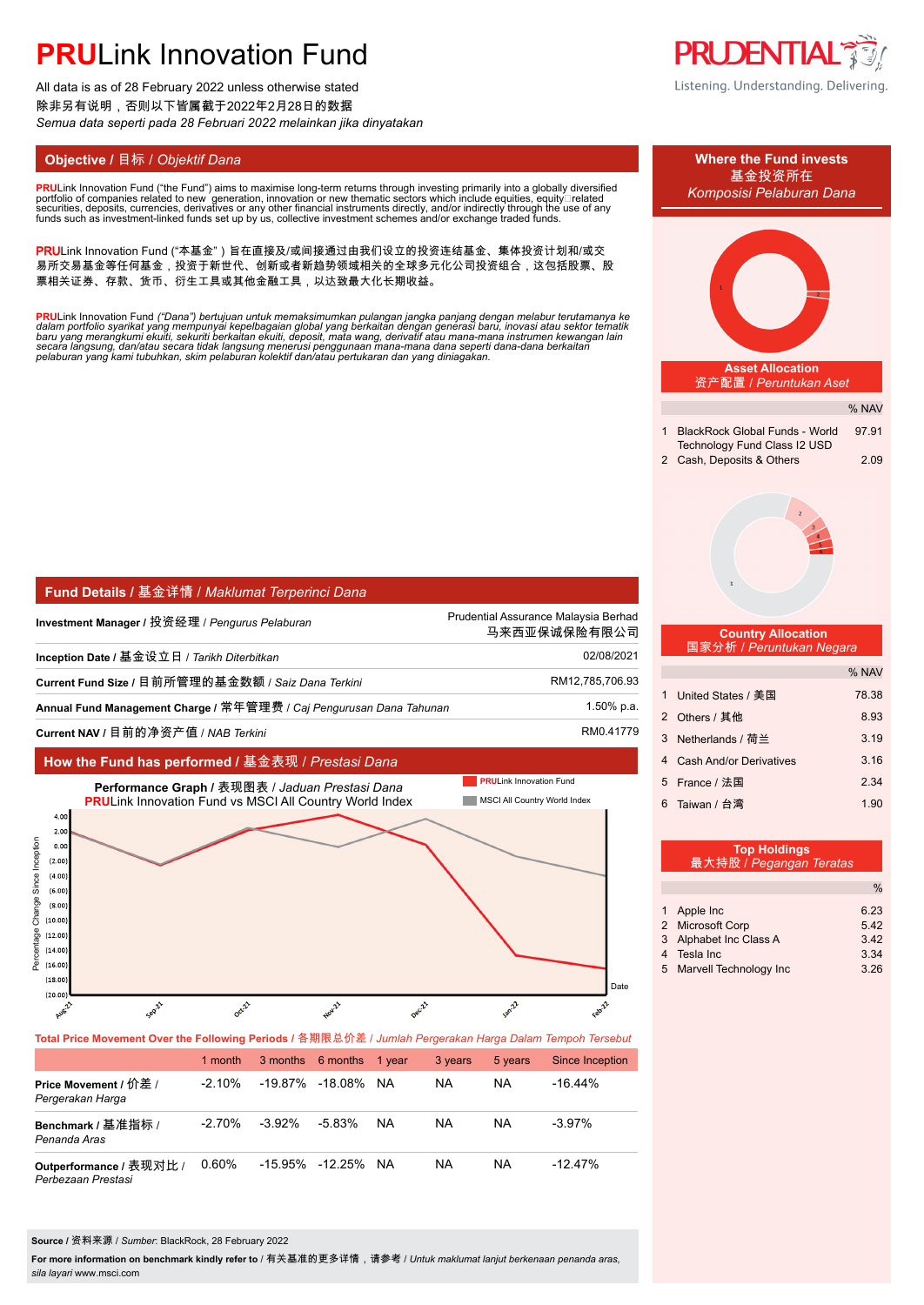## **PRU**Link Innovation Fund

All data is as of 28 February 2022 unless otherwise stated 除非另有说明,否则以下皆属截于2022年2月28日的数据 *Semua data seperti pada 28 Februari 2022 melainkan jika dinyatakan*



### **Monthly Update /** 每月简报 / *Peningkatan Bulanan*

#### **Market Review /** 市场回顾 */ Tinjauan Bulanan*

Markets experienced a difficult month in February as investors processed implications of Russia's invasion of Ukraine . Western powers responded to the invasion with sanctions, disconnecting some Russian banks from the SWIFT international banking system while leaving Russia's oil and gas exports largely untouched . The MSCI ACWI Index fell -2.7%. The beginning of the month saw an increase in the number of rate hikes expected by central banks after the CPI data revealed the highest annual US price rise in 40 years and a surge in gasoline prices.

Later in the month, the full-scale invasion of Ukraine by Russian forces introduced new uncertainty to global growth expectations while dampening rate hike expectations. In view of the geopolitical uncertainties, safe haven assets such as government bonds and precious metals were in demand, with gold rising above USD1,900. The attack on Ukraine with the potential of a further escalation between the Western world and Russia dampened investor sentiment . While the EU and the US avoided direct military intervention, and continued to buy Russian oil, they imposed wide-ranging sanctions against Russia that will also disrupt Western economies.

市场经历了困难重重的2月,因为投资者消化着俄罗斯入侵乌克兰一事所会带来的影响。西方世界对俄罗斯实行制裁,切断一些俄罗斯银行与环球同业银行金融 电讯协会(SWIFT)国际银行系统的联系,但不干扰俄罗斯的油气出口。MSCI世界指数跌-2.7%。在月初,消费者物价指数(CPI)显示出美国40年以来最高的 常年价格涨幅与飙升的汽油价格后,市场将各央行升息次数的预测调高。

当月迟些时候,俄罗斯部队之全面袭击乌克兰令全球的成长预测添加了新的不明朗因素,同时减少了升息的预期。地理政治方面的不确定因素使到安全资产如政 府债券与贵金属的需求提高,金价飙至1,900美元以上。袭击乌克兰的事件以及西方世界与俄罗斯之间进一步对抗的可能性,负面影响了投资者的情绪。虽然欧 盟与美国避免直接的军事干预,同时持续向俄罗斯购买原油,但他们所对俄罗斯实行的范围广泛的制裁却会对西方经济体造成干扰。

*Pasaran mengalami bulan Februari yang sukar apabila pelabur memproses implikasi pencerobohan Rusia ke atas Ukraine. Kuasa barat bertindak balas terhadap pencerobohan itu dengan sekatan, memutuskan beberapa bank Rusia daripada sistem perbankan antarabangsa SWIFT sambil membiarkan sebahagian besar eksport minyak dan gas Rusia tidak disentuh. Indeks MSCI ACWI jatuh -2.7%. Permulaan bulan menyaksikan peningkatan jumlah kenaikan kadar oleh bank pusat seeprti yang dijangkakan, selepas data CPI mendedahkan kenaikan harga tahunan tertinggi AS dalam 40 tahun di samping lonjakan harga petrol.*

*Selepas itu, tentera Rusia yang menceroboh Ukraine pada skala penuh telah mencetuskan ketaktentuan baharu kepada jangkaan pertumbuhan global dan pada masa yang sama melembapkan jangkaan kenaikan kadar. Mengambil kira ketaktentuan geopolitik, aset selamat seperti bon kerajaan dan logam berharga mendapat permintaan, dengan emas meningkat melebihi USD1,900. Serangan ke atas Ukraine dengan potensi konflik yang memuncak antara dunia Barat dan Rusia melembapkan sentimen pelabur. Walaupun EU dan AS mengelak campur tangan ketenteraan secara langsung, dan terus membeli minyak Rusia, mereka mengenakan sekatan yang meluas terhadap Rusia yang juga akan mengganggu ekonomi Barat.*

#### **Market Outlook /** 市场展望 */ Gambaran Bulanan*

In the current environment, we maintain our exposure to long-term secular themes within the portfolio. While growth assets have been penalized due to concerns over rising rates and inflation, the fundamentals of the companies within the portfolio remain compelling. Furthermore, the long-term value proposition of technology stocks is unchanged. The secular trend is that underpin the Fund and the technology sector are multi-year transformations that the team expects to persist, regardless of the pace of reopening or moves in interest rates.

Social distancing and the migration to working remotely have accelerated the pace of adoption for trends we were already positioned for in the portfolio, such as cloud computing, e-commerce, and gaming. In the near-term, there is likely to be some normalization of growth for these companies compared to the growth experienced during the height of the pandemic, but over the longer term we believe many of these companies are likely to benefit from increased adoption from both enterprises and consumers.

在目前的环境,我们保持投资组合内的长期投资。虽然利率与通膨涨升方面的关注影响了成长资产,但投资组合里的公司之基本面依旧相当稳健。此外,科技股 项的长期价值定位保持不变。基金团队认为巩固投资组合与科技领域的长期趋势将会持续多年,无视于经济重新开放的步伐或利率的变动。

保持社交距离和转向居家办公这两个趋势令企业加速改革,而我们已在投资组合中作出这方面的投资定位,如云端计算、电子商务与博弈。和疫情高峰期相 比,这些公司的成长也许会在近期正常化,但就长期而言,我们相信这类公司当中有许多应能从愈多企业与消费者接纳上述趋势的态度中受惠。

*Dalam persekitaran semasa, kami mengekalkan pendedahan kepada tema sekular jangka panjang dalam portfolio. Sementara aset pertumbuhan memikul impak kerana kebimbangan terhadap kenaikan kadar dan inflasi, namun asas-asas syarikat dalam portfolio kekal menarik. Tambahan pula, cadangan nilai jangka panjang stok teknologi tidak berubah. Aliran sekular yang menyokong Dana dan sektor teknologi merupakan transformasi berbilang tahun yang dijangka akan berterusan, tanpa mengira rentak pembukaan semula atau pergerakan kadar faedah.*

Penjarakan sosial dan penghijrahan kepada bekerja dari jauh telah mempercepatkan penerimaan trend yang telah kami tentu dudukkan dalam portfolio, seperti pengkomputeran *awan, e-dagang dan permainan. Dalam jangka masa terdekat, kemungkinan terdapat sedikit normalisasi pertumbuhan bagi syarikat-syarikat ini berbanding pertumbuhan yang*  dialami semasa kemuncak pandemik, tetapi kami percaya kebanyakan syarikat ini berkemungkinan mendapat manfaat daripada peningkatan penerimaan daripada perusahaan dan *pengguna, menurut jangka lebih panjang.*